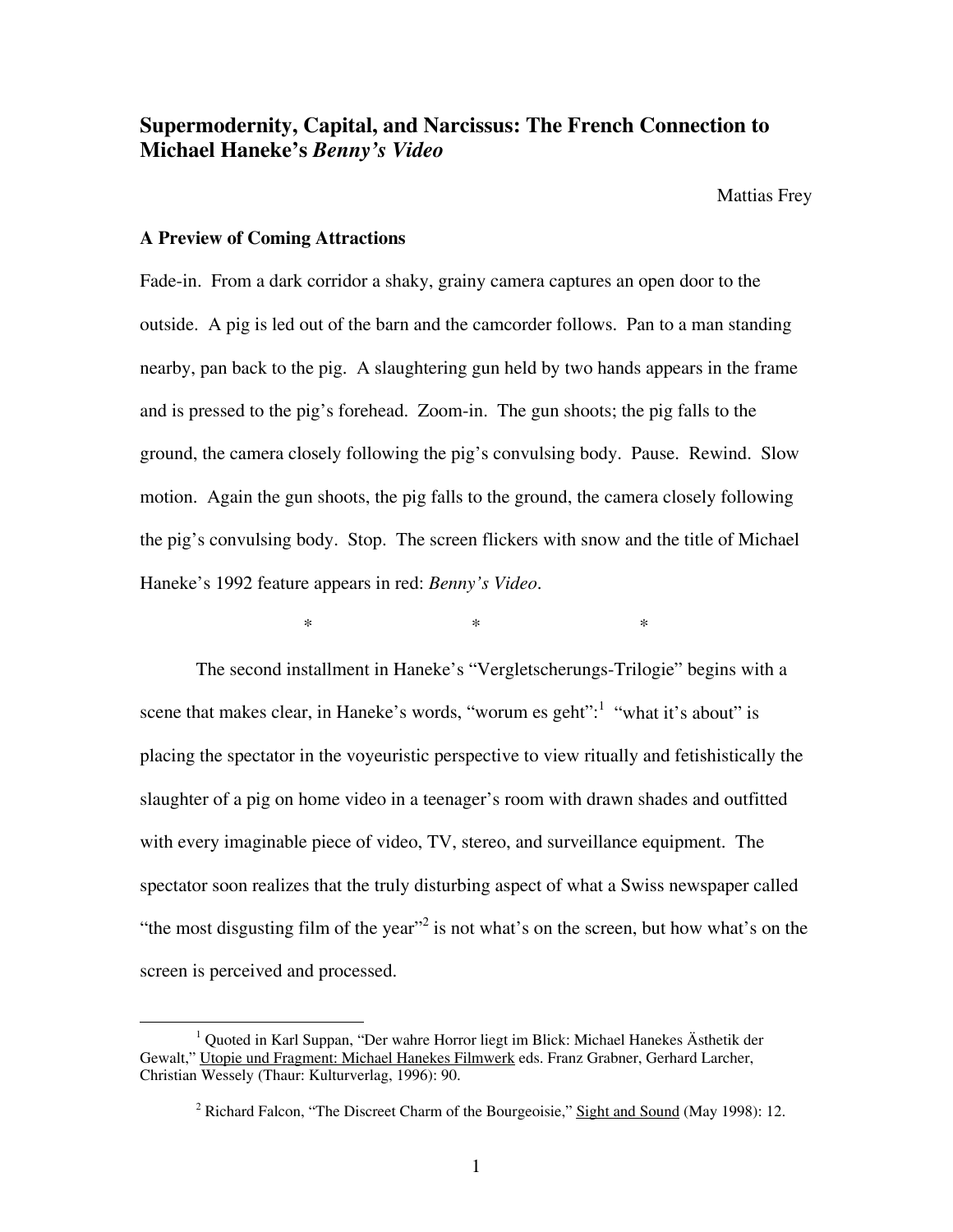These perception and processing systems, and the environment and conditions that foster them are precisely what I aim to examine in this paper. Specifically, I will look at the relevance of a set contemporary French philosophers and theorists' (alternately and/or in concert Baudrillard, Virilio, Augé, Foucault, and Deleuze) views in relation to *Benny's Video*: The choice is not arbitrary. Haneke and these thinkers share an important common perspective in their respective endeavors, seeking to revive moribund fields with a respective cinematic/theoretical shock therapy. To cite one example, Michael Haneke has insisted that his intention is to create a "nonpsychological" cinema: i.e., a cinema, in contrast to what he claims takes place in American films, that is inhabited by characters whose behavior is not easily explicable in sociological or psychological terms, $3$  figures "who are less characters than projectionsurfaces for the perceptions of the spectator. $14$  $14$  The French contingency correspondingly rejects psychoanalysis and structural semiotics in their investigations of culture and society.<sup>[5](#page-1-2)</sup> The following seeks to situate *Benny's Video* in the context of contemporary French thought, focusing on concepts like Augé's surmodernité and non-places, Baudrillard's simulcra and moving beyond Oedipal triangulation, and Deleuze's actual/virtual distinction. In the course of this work, I hope to show that *Benny's Video*

 $\overline{a}$ 

<span id="page-1-1"></span><span id="page-1-0"></span><sup>&</sup>lt;sup>3</sup> Falcon, **Sight and Sound** 12.

<sup>&</sup>lt;sup>4</sup> Wolf Donner, "Das Gegenteil von Hollywood," Tip 12.1993: 35. France occupies a privileged space in relation to Haneke. It is there his trilogy found its most fervent fans (including at Cannes), in comparison to their comparatively cool reception in Austria. In addition, Haneke's two most recent films, Code Inconnu and La pianiste, were filmed with French actors; at the time of writing, Haneke works exclusively in France because of financial and ideological reasons (conversation with director, July 2002).

<span id="page-1-2"></span> $<sup>5</sup>$  For example, Deleuze: "I don't believe that linguistics and psychoanalysis offer a great deal to</sup> the cinema." Gregory Flaxman, The Brain is the Screen: Deleuze and the Philosophy of Cinema (Minneapolis: U of Minneapolis P, 2000) 366.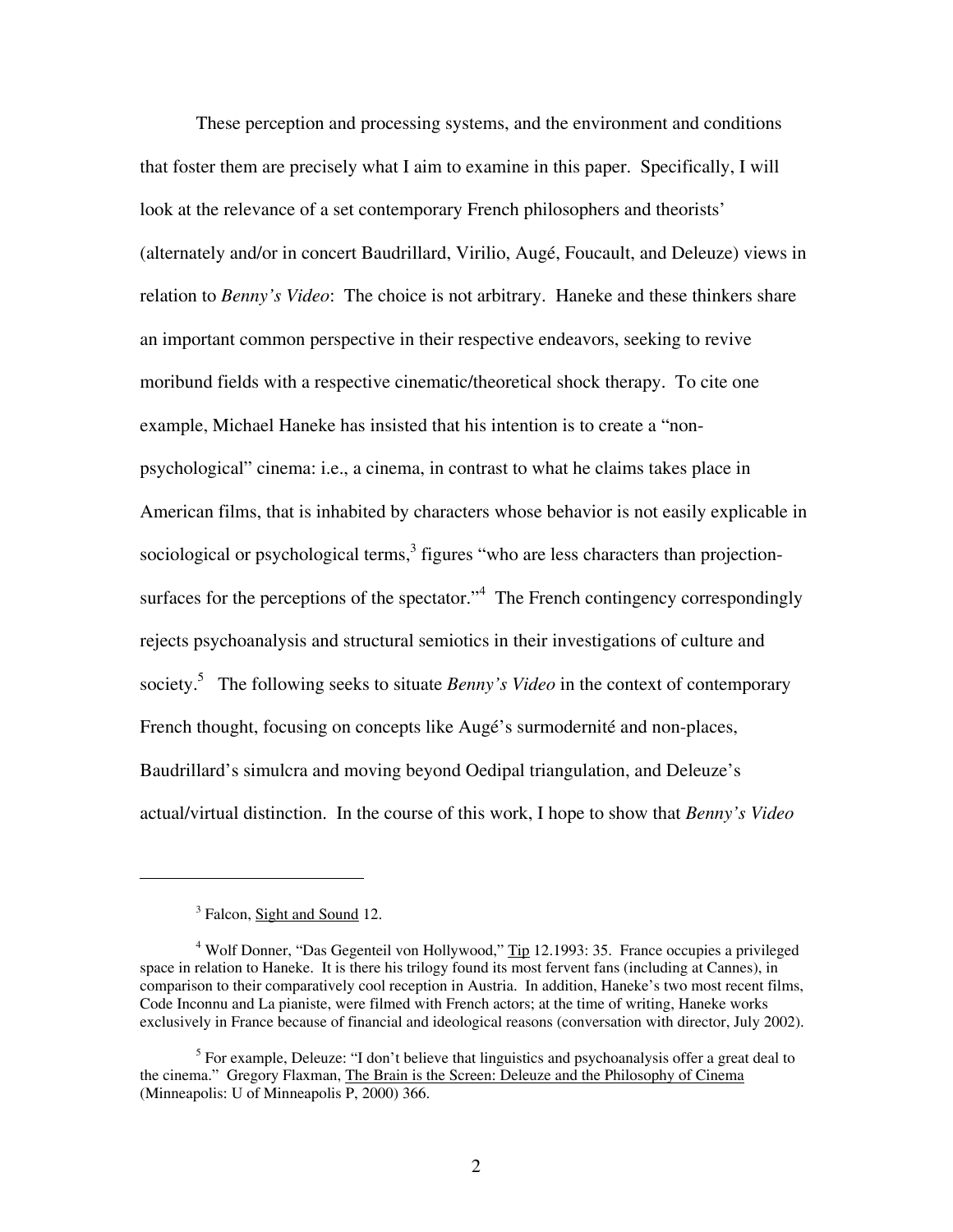not only actualizes, reflects, or modifies forms of these thinkers' theories, but that the bold impetus behind Haneke's cinematic program is matched by and somehow analogous to the theorists' way of seeing and perceiving society and culture.

#### **Setting:** *surmodernité*

If Benny is a "child of the postmodern," as one critic claims,  $6$  what does his world look like? The following sets the theoretical scene for Benny's world, beginning with Marc Augé. The texts of Augé most relevant here are his works on an "anthropology of everyday life": *La traversée du Luxembourg*, *Un ethnologue dans le métro*, *Domaines et châteaux*, and *Non-lieux: Introduction à une anthropologie de la surmodernité*. The last work is perhaps most useful to this discussion. Augé investigates what form of obligation we encounter in the anonymous "non-places" of modern urban space: hotel rooms, supermarkets, ATM machines, and various spaces of transition and passage--like the conveyor belts that drag passengers slowly from one section of the airport to another. Augé's argument is that although we don't 'rest' or 'reside' in these spaces but merely pass through these spaces as if interchangeable, we nevertheless enjoy a contractual relation with the world and others symbolized by our train or plane ticket, bank card, email address, and hence anonymity and identity are oddly drawn close. Augé infers from such spaces a paradox of what he calls "surmodernité," roughly translatable as "supermodernity" or "hypermodernity." In his own words:

"If a place can be defined as relational, historical and concerned with identity, then a space which cannot be defined as relational, or historical, or concerned with identity will be a non-place . . . supermodernity produces non-places,

<span id="page-2-0"></span> <sup>6</sup> Christian Wessely, "Virtualität und Realität" Utopie und Fragment ed. Franz Grabner et al. (Thaur: Kulturverlag, 1996): 115.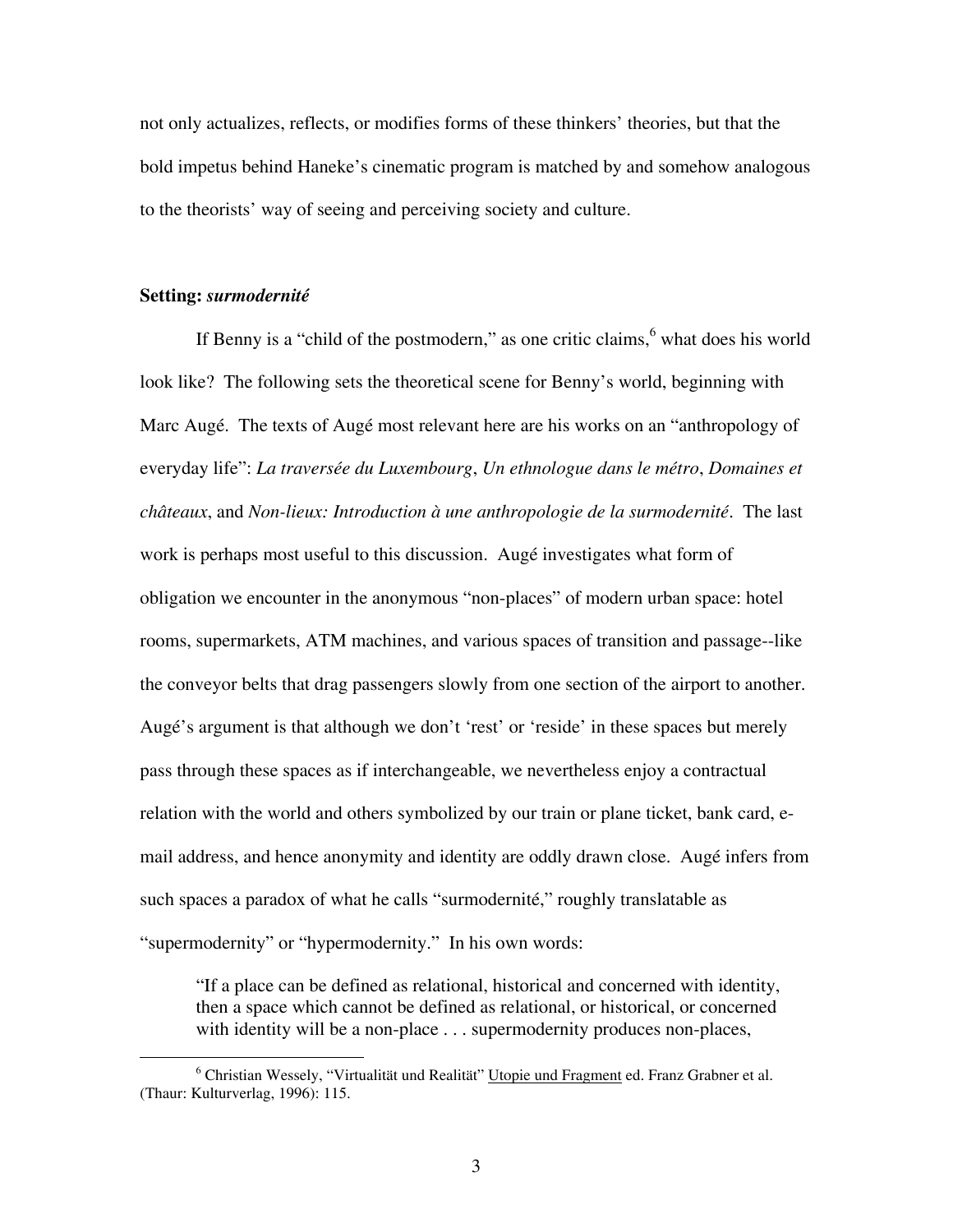meaning spaces which are not themselves anthropological places and which, unlike Baudelairean modernity, do not integrate the earlier places: instead these are listed, classified, promoted to the status of "places of memory," and assigned to a circumscribed and specific position."<sup>[7](#page-3-0)</sup>

For Augé supermodernity functions as an aggregate effect of three (paradoxical) superabundances: (1) we experience a superabundance of time and history: there are too many events going on and too much news and information about them, and yet (or therefore) we find ourselves semiotically overloaded and unable to make sense of the past and experience the relation of the past to the future in terms of an eternal disappointment (with socialism, communism, etc.); (2) we experience an increasing sense of the vastness of the spaces we inhabit as these spaces expand and interpenetrate each other, and yet at the same time our urban spaces are increasingly homogenized and increasingly filled up; (3) we experience a simultaneous excess and deficiency of personal identity such that we have more and more ways of differentiating ourselves from others and identifying ourselves (driver's license, passport, ATM card, identity cards) while at the same time personal identities become increasingly rigidified and formally interchangeable (everyone has same cards same differentiators).

This is Benny's world. He wanders aimlessly and seemingly without motivation between Augé's anonymous "transit points" and "temporary abodes": McDonald's, the video store, a club, the six-lane highway forever filled with traffic. (If his school doesn't quite qualify it's because it's a station in Foucault's discipline society with a twist: Benny sells drugs in the boys' choir). When he and his mother go to Egypt, this too is a

<span id="page-3-0"></span> $\frac{1}{7}$  $\frac{7}{1}$  Marc Augé, <u>Non-places: Introduction to an Anthropology of Supermodernity</u> Trans. John Howe (London: Verso, 1995) 77-8.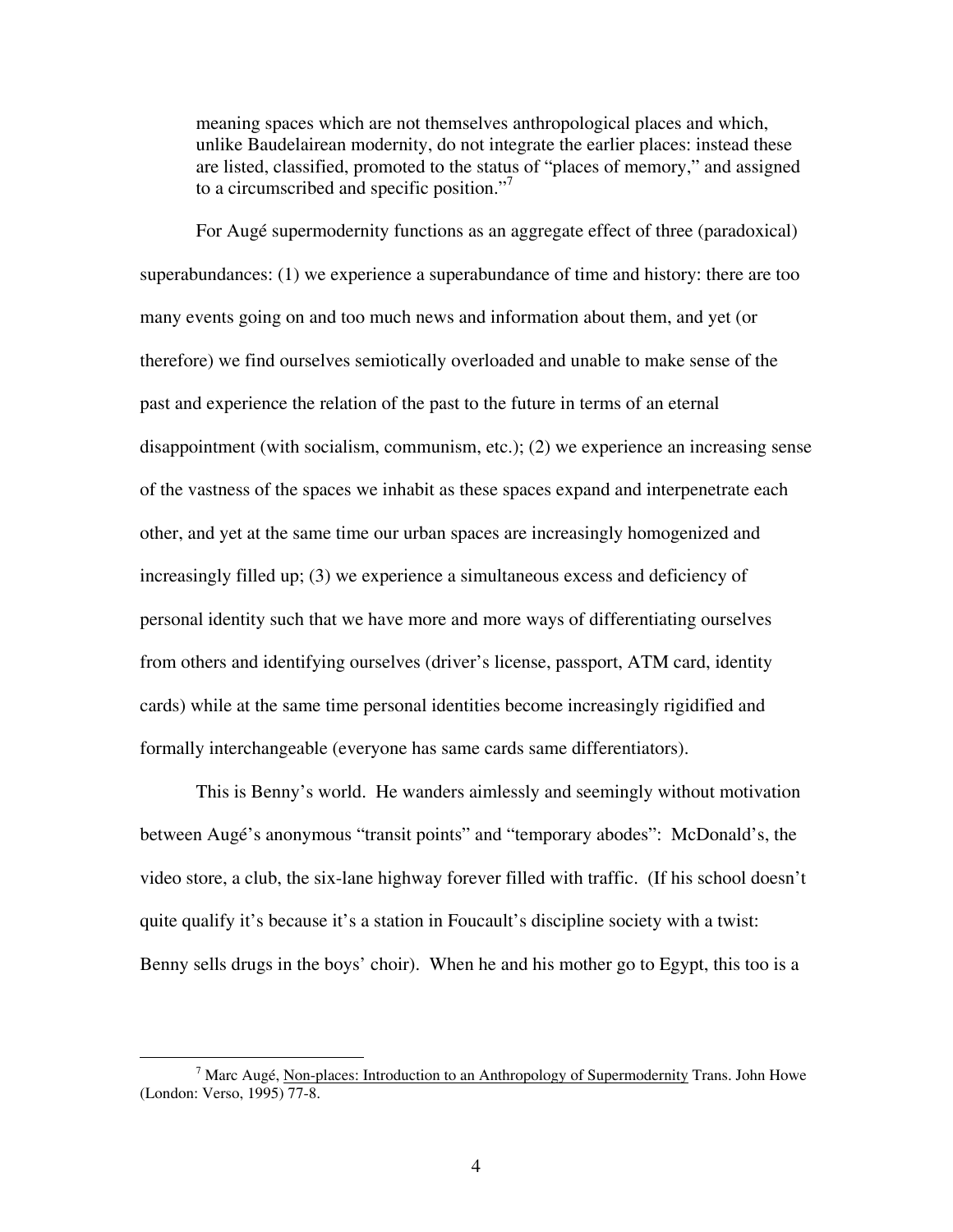sprawl of non-places: hotel, tour guide, video camera, and back: *espace quelconque*. [8](#page-4-0) Benny could be anywhere; most important is the dialectic between anonymity and identity. And this is how Benny perceives the world: as an "anonymous user", watching a filtered "virtual reality" without being seen himself.

# **Le virtuel et l'actuel**

"Through the permanent falsifying of the world in the media, leading us to only to perceive the world in terms of images, a dangerous situation is being created . . . a Coca-Cola advertisement takes on the same level of reality as news footage" --Michael Haneke<sup>[9](#page-4-1)</sup>

If Augé sets the scene and situates us in supermodernity--he puts us in Benny's room filled with Japanese audiovisual equipment and a Mickey Mouse mask--Baudrillard turns on the video and open our eyes. For Baudrillard, in Augé's supermodern moment the "simulacrum" is true; images and signs have come to stand for the objects and commodities that make up everyday life; signs now bear no relationship to any reality.<sup>[10](#page-4-2)</sup> "The very definition of the real becomes: that of which it is possible to give an equivalent reproduction . . . the real is not only what can be reproduced, but that which is already reproduced. The hyperreal."<sup>[11](#page-4-3)</sup>

According to Baudrillard, the media play a conspiratorial role in the creation of this hyperreality. They fabricate non-communication and short-circuit history by

<span id="page-4-0"></span> $\frac{1}{8}$  Haneke's aesthetic of anonymity is perhaps most pronounced in his 1989 feature film debut, *Der siebente Kontinent*.

<span id="page-4-3"></span><span id="page-4-1"></span><sup>9</sup> Richard Falcon, Sight and Sound 12. Near the end of Michael Haneke's 1997 film *Funny Games*, the following conversation takes place between the two killers, played by Arno Frisch (Benny in *Benny's Video*) and Frank Giering: "Aber die Fiktion ist doch wirklich.--Wieso?--Na du siehst sie doch in dem Film.--Na klar!--Dann ist sie genauso wirklich wie die Wirklichkeit, die du genau siehst, oder?"

<span id="page-4-2"></span><sup>&</sup>lt;sup>10</sup> Jean Baudrillard, Simulations (New York: Semiotext(e), 1983), 83.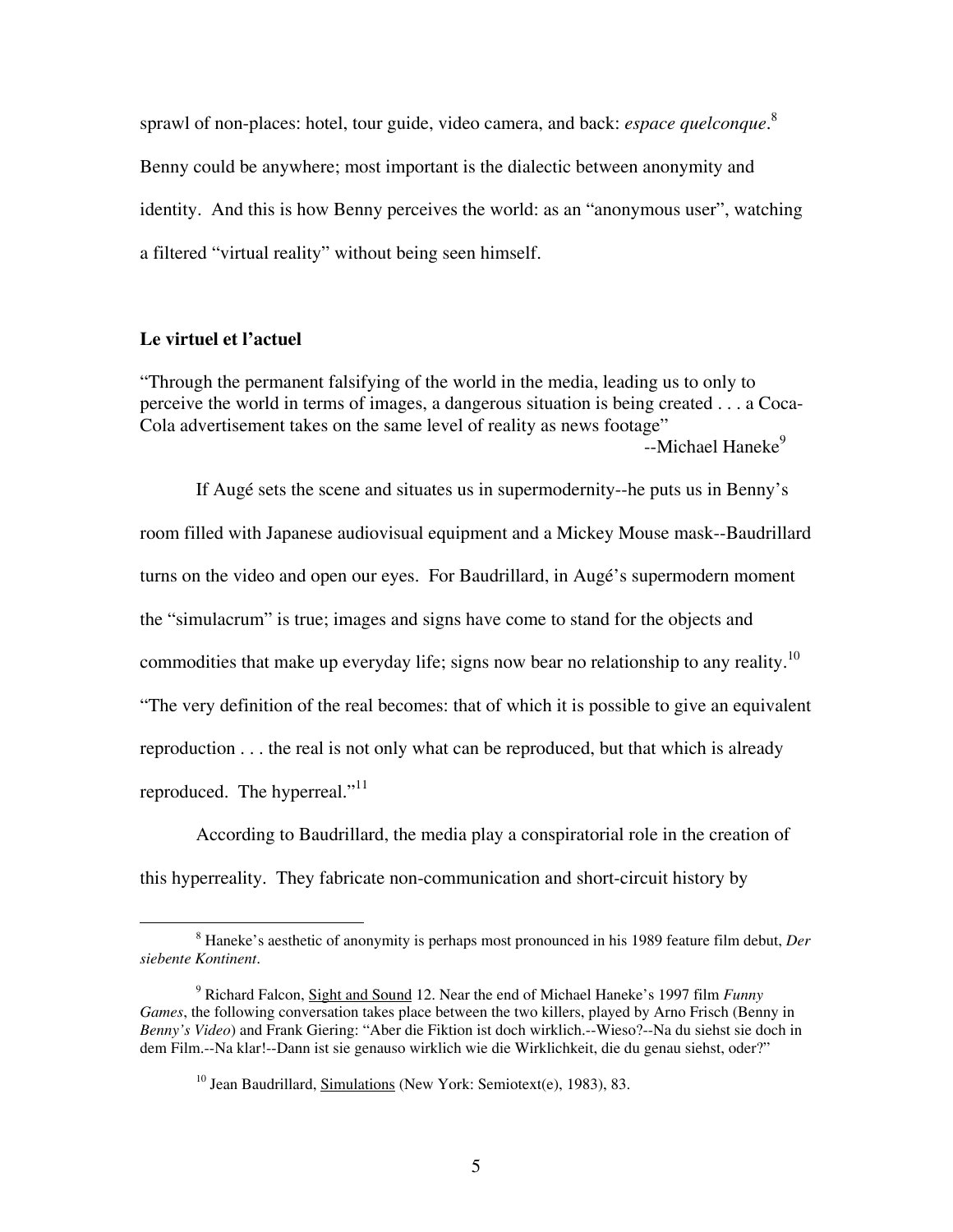creating instant meaning . . . "a closed system of . . . signification from which no event escapes."<sup>[12](#page-5-0)</sup>

Although this schema from Baudrillard already represents a rich source for application to *Benny's Video*, I would first like to introduce a set of ideas from Deleuze/Guattari that extend and complicate this line of reasoning, namely the actual/virtual distinction. Deleuze seeks to replace the classical real/virtual (in the sense of unreal or "fiction") opposition with an actual/virtual distinction. Although Deleuze distinguishes between the actual and the virtual, he nevertheless posits that both the actual and the virtual are real insofar as they exercise an effect on us: thus cultural expressions as well as media diarrhea are assigned an important weight. Deleuze's proposition elevates them from Marx's mere dialectically circumscribed superstructure of economic conditions: cultural expressions and images in themselves are capital in their own right. $13$ 

This conflation of the actual and the virtual (Deleuze) and the role of information providers and transmitters (Baudrillard) in the loss of this distinction is clearly one of the central problematics that Haneke seeks to address in the film. Benny is a video freak who has become accustomed to experiencing everything through the eye of the video camera. He dwells in a darkened room with the shades permanently drawn, while his video camera gazes onto the street and transmits the signal to a monitor. The "actual" reality on the street below is digitalized into a better consumable and moreover better

<span id="page-5-1"></span><sup>&</sup>lt;sup>11</sup> Baudrillard, Simulations 146.

<span id="page-5-0"></span><sup>&</sup>lt;sup>12</sup> Jean Baudrillard, For a Critique of the Political Economy of the Sign (St. Louis: Telos, 1981), 175.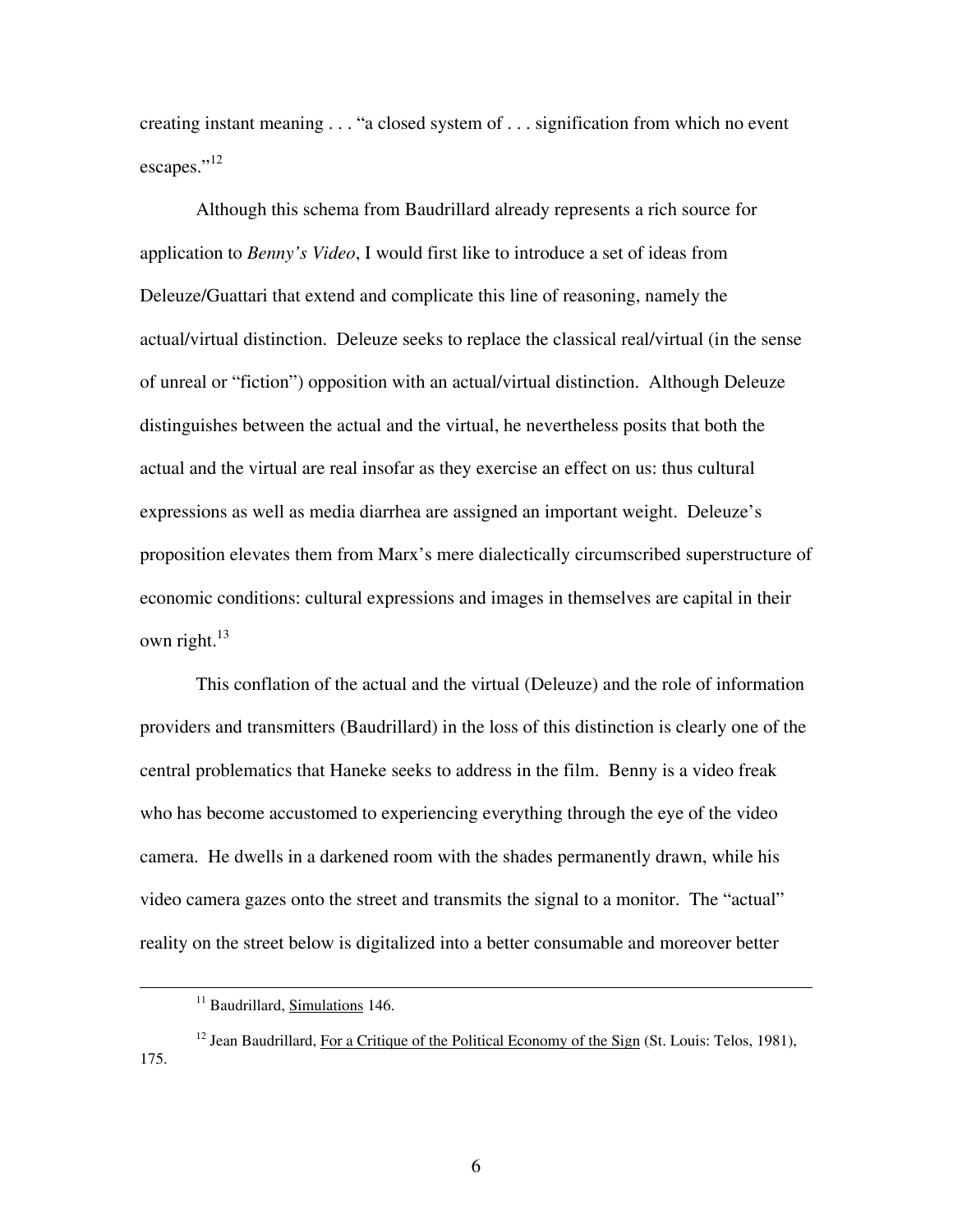controllable "virtual" reality. Foucault designates this voyeur's gaze, "a superb formula: power exercised continuously for what turns out to be minimal cost."<sup>[14](#page-6-0)</sup>

In this Benny is only replicating the organizing principle of "actual" and "virtual" he receives from TV transmissions: in other words, none. Benny watches a news report on neo-Nazis in Greifswald next to a splatter film next to a documentary on Bosnia. Zap, zap, zap: seamless channel surfing.<sup>15</sup> This (lack of) distinction is further illuminated (and once more electronically reproduced) in Benny's videos, those privileged items conflated in the title's singular referent: is "Benny's Video" his footage of the pig slaughter or the document of his murder? And isn't the title saying that it's both; they're both just as real, just as they are equally actual/virtual to Benny? In fact, because of his inability to distinguish to between the real and the mediated or the actual and the virtual, it is not possible for Benny to realize the consequences of his action; only at the end of the film does he realize that there is not rewind button in life (which he searches for immediately after he shoots the girl).<sup>[16](#page-6-2)</sup>

But for as much as Benny is unable to distinguish between the actual and the virtual or the real and the mediated and the extent to which the distinction is in some ways irrelevant in the supermodern moment, Benny does have a desire for some sense of

<span id="page-6-0"></span><sup>14</sup> Quoted in Norman Denzin, The Cinematic Society: the Voyeur's Gaze (London: Sage, 1995): 1.

<span id="page-6-1"></span><sup>15</sup> The effect is clearly intentional on Haneke's part: "Kinder und Jugendliche wachsen heute auf mit einem Medium, das die dokumentarische Gewalt genauso behandelt wie die fingierte, fiktive, also Jugoslawien genauso wie den "Terminator." Das Kind, diesen verschiedenen Realitäten ausgesetzt, braucht Unterscheidungshilfen, um ein normales Verhältnis zur Realität zu entwickeln." Tip: 35, 38.

<sup>&</sup>lt;sup>13</sup> Summarized from Patricia Pisters, "Glamour and Glycerine" Micropolitics of Media Culture: Reading the Rhizomes of Deleuze and Guattari ed. Patricia Pisters (Amsterdam: Amsterdam UP, 2001): 128-129.

<span id="page-6-2"></span><sup>16</sup> In a clever bit of cross-referentiality, Arno Frisch's character in Haneke's 1997 film *Funny Games* \*is\* able to rewind the narrative and replay an unfortunate situation to his own liking.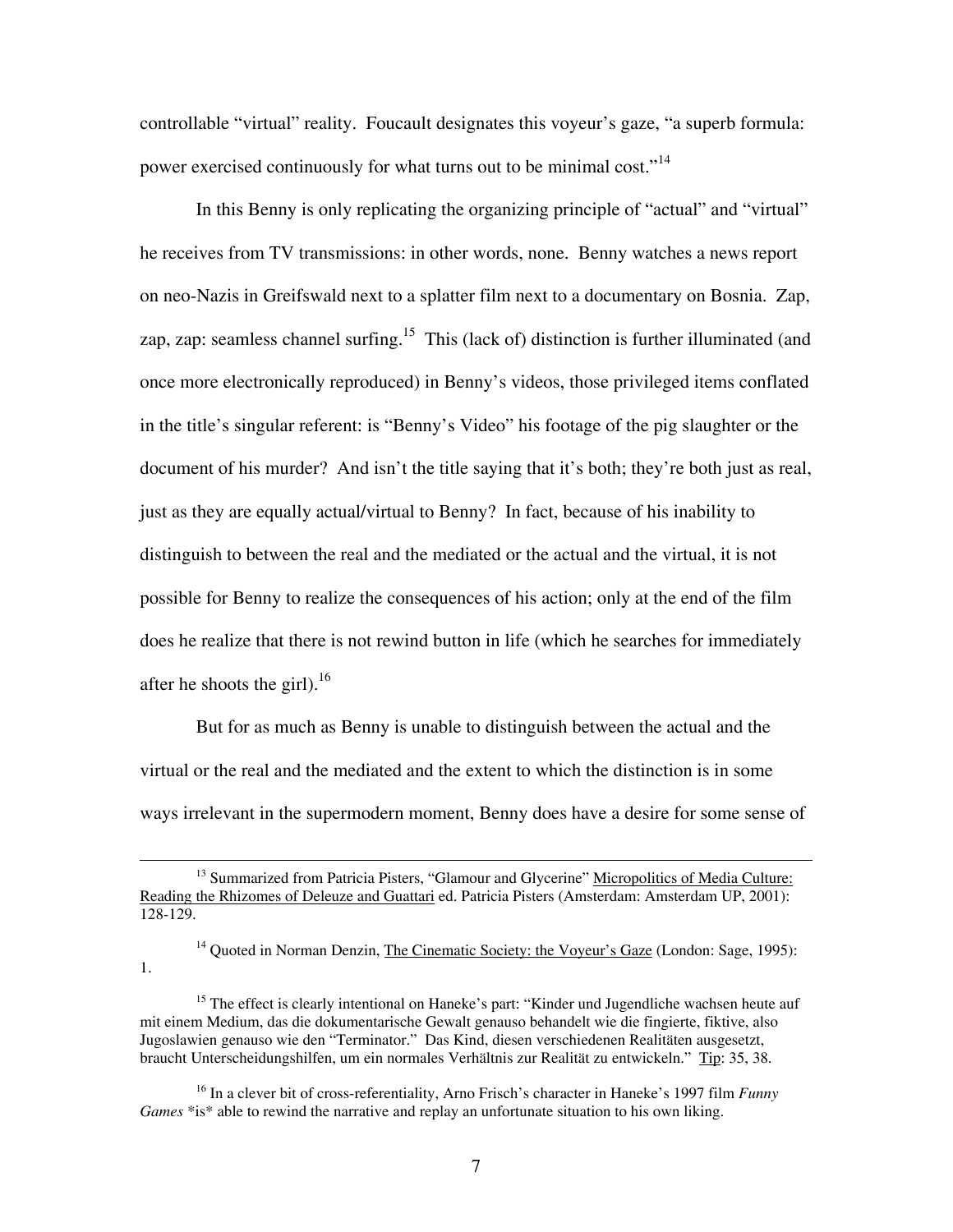the "real." After all, his stated reason for killing the girl in the first place is "to see how it is." Baudrillard comments on this nostalgia for the "real." According to him, in the postmodern, there develops a preoccupation with authenticity, and an "escalation of the true, of lived experience  $\dots$  a panic-stricken production of the real and the referential."<sup>[17](#page-7-0)</sup> The premium on the real and lived experience only underscores the extent to which the Benjamin's 'aura' that previously surrounded lived experience like the aura of the original work of art, has been erased. They have both become reproductions, separated/able from their original time and place; they now have become commodities that circulate inside the simultational model of communication. We are beyond mechanical reproduction, beyond electronic reproduction to Paul Virilio's "electrooptical fetishism."

Of course Benny isn't seeking the modernist form of authenticity as theorized by Benjamin; his desire for the "real" is a mediated version, which he betrays in his formulation: he wants to "see" how it is. Benny wants to be the agent in a killing, but more importantly, he wants to \*see\* himself on his monitor killing, he wants to be able to rewind, slow-down, and edit the act on his console. For Benny, the experience of this after-the-fact "virtual reality" is even more dramatic than the actual deed itself--it is more important and somehow more "real" to him--e.g. he spends much more time viewing and re-viewing the video than cleaning up the body.

# **Eros is sick: Communication and Capital**

<span id="page-7-0"></span> $\overline{a}$ 

<sup>&</sup>lt;sup>17</sup> Baudrillard, Simulations 12-13.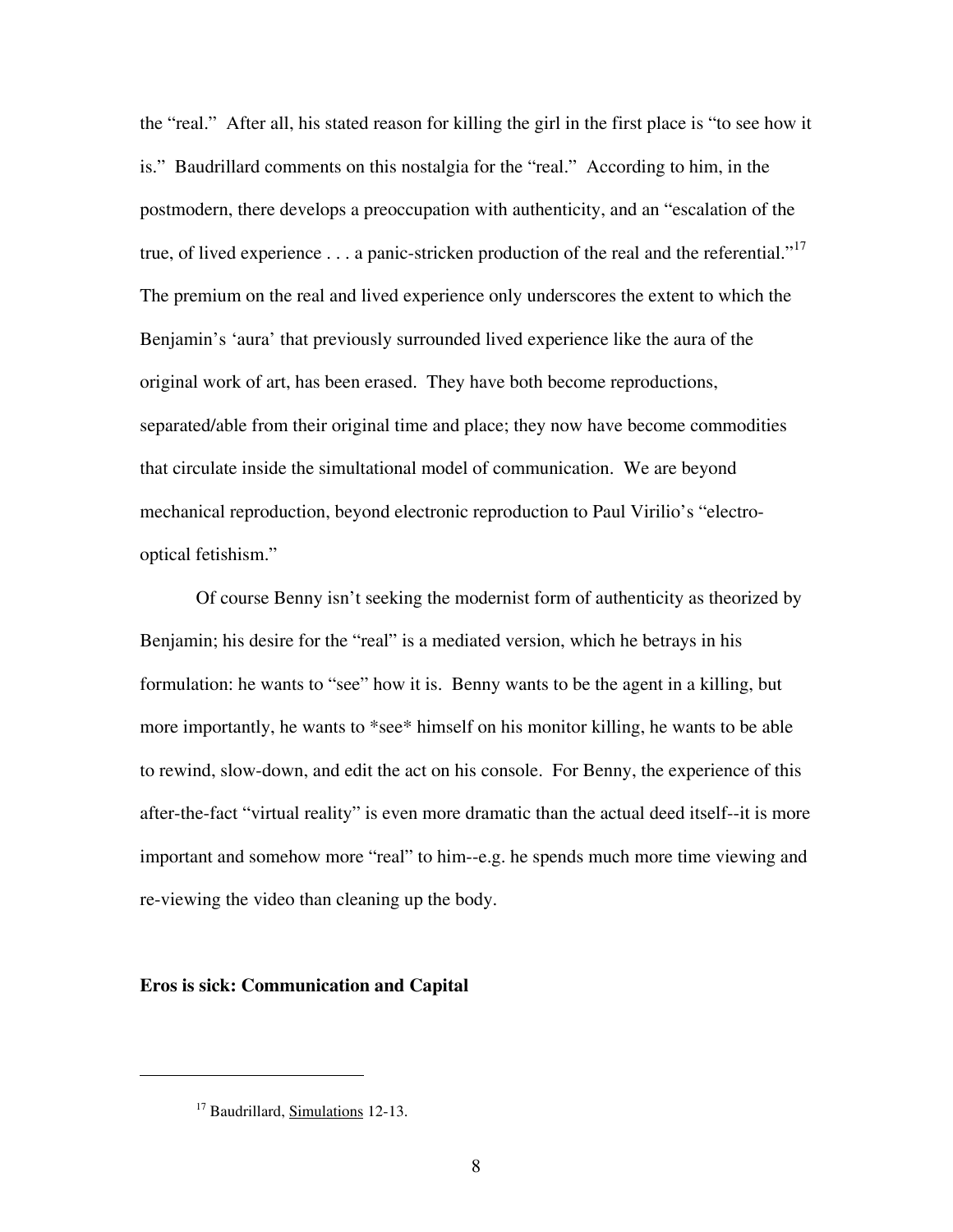<span id="page-8-0"></span>The subtitle of *Benny's Video* in the scheme of Haneke's Vergletscherungs-Trilogie is "Vergletscherung der Gefühle." The idea that we live in an age in which emotions are dulled, communication is in breakdown, and relationships are eroding and losing connectivity is widespread. In this section I want to explore this idea and its intimate relation to capitalist modes of production via the writings of Deleuze and then look at the application of these ideas in *Benny's Video*.

Deleuze's refrain in *The Time-Image* is "Eros is sick." According to Deleuze, in the general shock and disillusionment following the war we lost our belief in our own place on earth and in the connection between humans and the world they are devastating. Deleuze also extends this metaphor to the realm of cinema and cultural productions: The human form of Eros is the social link that binds humans in relationships--communal relations, sexual relations, image-relations. Libido is the stuff of relation, Eros making the linkage between images, between inside-brain and outside-world, between humans, humans and animal, with earth. If we have lost the world, as Deleuze says, if Eros is sick, it is because relations (sexual, social, affective, episto-phenomenological) mediated by a signifier that keeps up us unconscious of their erotic-aggressive condition have broken down and, here it comes, only money-power differentials link one "character" to another, one movement or gesture to another, in a chain of erotic-aggressive attitudes. Money, the diffuse conspiracy of capital, is the immanent symptom of our "universal schizophrenia."<sup>[18](#page-8-0)</sup>

To hit pause quickly to apply this set of ideas to *Benny's Video* we see how the breakdown of communication and relationships in the bourgeois family yields to a power

1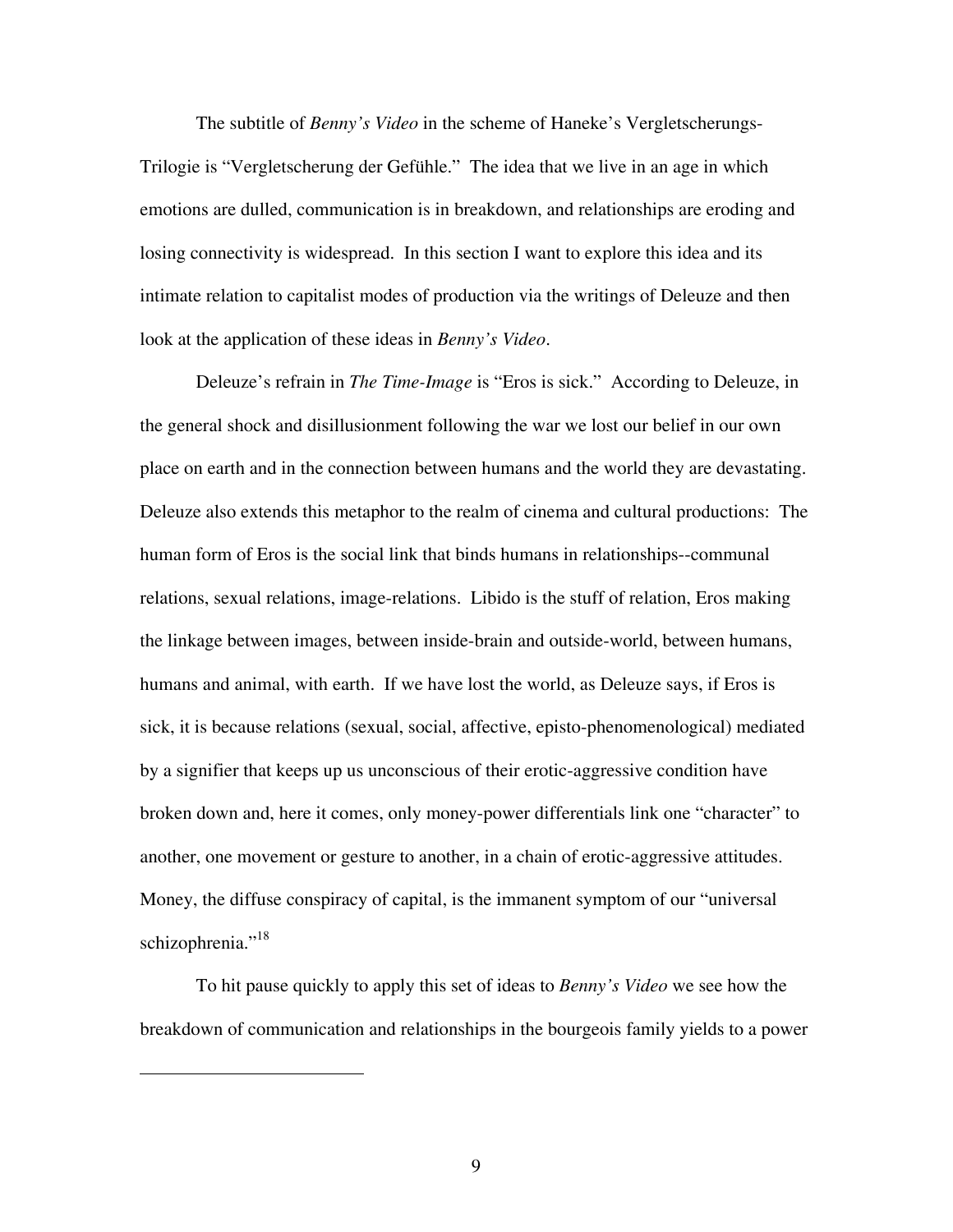structure defined, organized, and enervated by capital. The apartment is divided into plots of land marked by an unspoken respect of private ownership: the father deems the doorway to Benny's room as a magical border (property) that he cannot step over (capitalism triumphs over parenting). In addition, Benny's parents subscribe to a form of *Zettelerziehung*: they parent with notes and bills. Benny wakes up to notes that say that the money on the table is to buy lunch or "x" (capitalism as parenting).<sup>19</sup> Ironically (or not, when perceived through Deleuze's eyes), communication between father and son doesn't change after Benny's murder comes to light. Benny makes no attempt to speak to his father, who must virtually conduct an interrogation to ascertain anything. The father, for his part, keeps his distance, and seems almost more annoyed than shocked about Benny's deed: probably a fitting reaction for someone more concerned with a potential loss of social standing and image (high "image" capital=career advancement) than with the moral ramifications of Benny's act--not to mention attempting to read a potential "cry for help" from Benny (if we see Benny's act in this sense, then he is the only one trying to communicate--and what does it say that violence is the only remaining option for Benny to communicate, to attempt to get his parents' attention?). Benny's mother is merely an emotional wreck, vacillating from silence to outbursts of tears: truly coming to terms with the situation (*Trauerarbeit*) in a dialogue with Benny it is not. And if capitalism causes schizophrenia, the symptoms are surely legible in Benny's situation.

<sup>&</sup>lt;sup>18</sup> Gilles Deleuze, *The Time-Image* trans. Hugh Tomlinson and Barbara Hebberjam (Minneapolis: U of Minnesota P, 1989), 210. This is also the main idea behind Anti-Oedipus.

<span id="page-9-0"></span><sup>&</sup>lt;sup>19</sup> Deleuze paraphrased: "Capital, with its differential signifier, is the dynamic temporal form of the "conspiracy of unequal exchange" that coerces and controls the affect and movement of bodies, signs, and images. It is an influencing machine that produces in its own subject the vaguely conscious sensation of a diffuse world conspiracy that is organizing the misery." See Peter Canning, "The Imagination of Immanence" 346. See also Deleuze, The Movement-Image, 210 and Deleuze, The Time-Image, 77.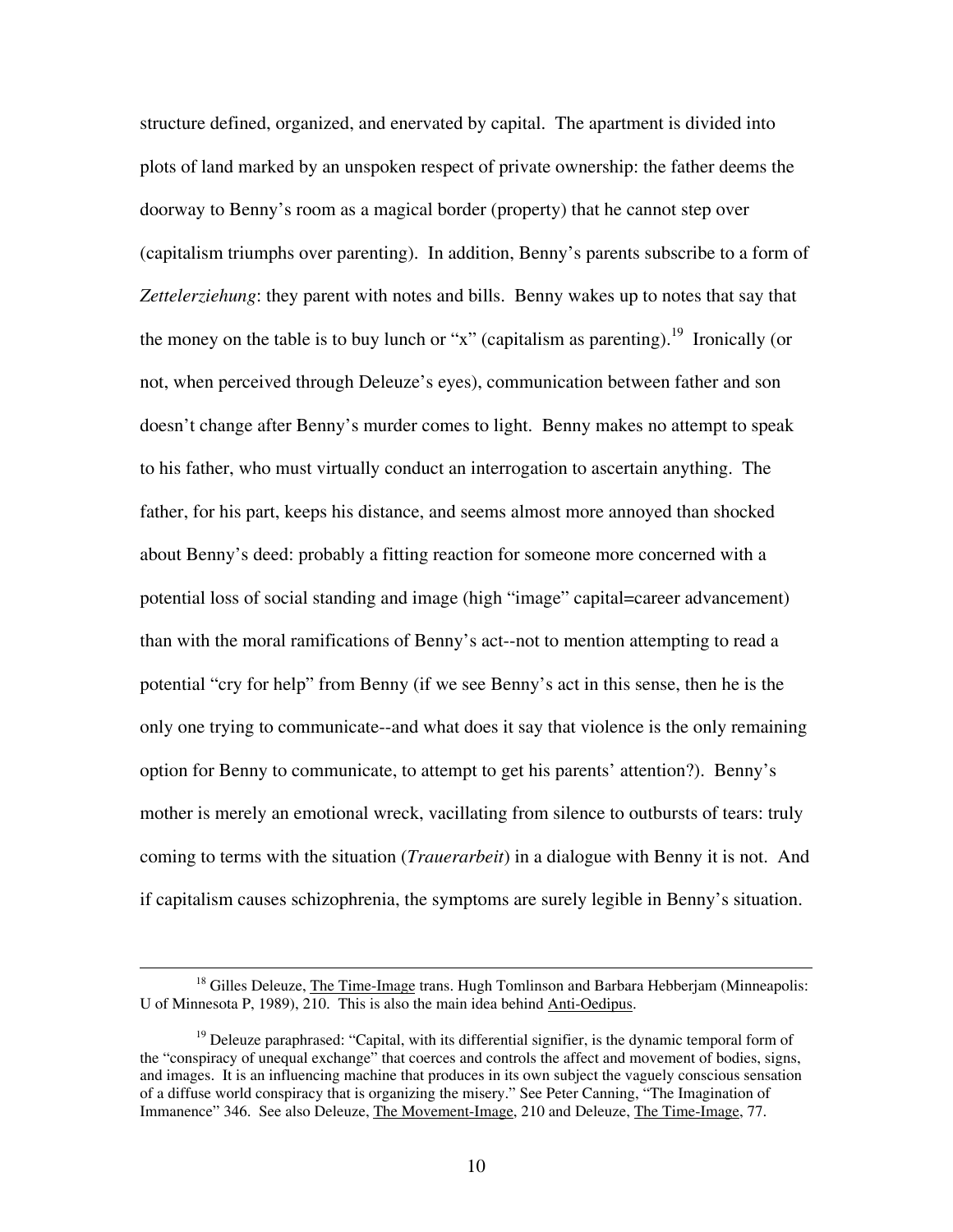The taciturn boy at home is drug dealer at choir practice, brute in computer class, and murderer when his parents aren't around.

### **L'anti-OEdipe=Narcissus?**

<span id="page-10-1"></span><span id="page-10-0"></span> $\overline{a}$ 

"The digital Narcissus replaces the triangular Oedipus . . . the clone will henceforth be your guardian angel . . . consequently you will never be alone again." --Jean Baudrillard<sup>[20](#page-10-0)</sup>

Commentators on *Benny's Video* nearly unanimously cite Benny's murder of the nameless girl he meets at the video store to be the key scene in the film. Like the two other panels in Haneke's triptych (the family's suicide at the conclusion of *Der siebente Kontinent* and when the student runs amok at the end of *71 Fragmente einer Chronologie eines Zufalls*), a murder serves as the focal point of *Benny's Video*. This moment is the nexus for the critics' respective agendas--moral/theological issues, formal concerns (Haneke's denial of unmediated visual access to the murder), violence in film, etc.

As important as I recognize this scene to be in the film, in this section of the paper I am most interested in what this scene isn't--what this scene displaces. Of the three films in the trilogy, *Benny's Video* is most aesthetically and formally conventional and mainstream.<sup>21</sup> Thus, for example, when Benny brings the girl back to his place after meeting her at the video store, the spectator expects (both by conditioning via traditional cinematic narratives as well as through the way Haneke conventionally stages the meeting) a sexual encounter: boy meets girl, girl meets boy, boy kisses girl . . .

 $^{20}$  Jean Baudrillard, De la séduction (Paris: Denoel-Gonthier, 1979), 235.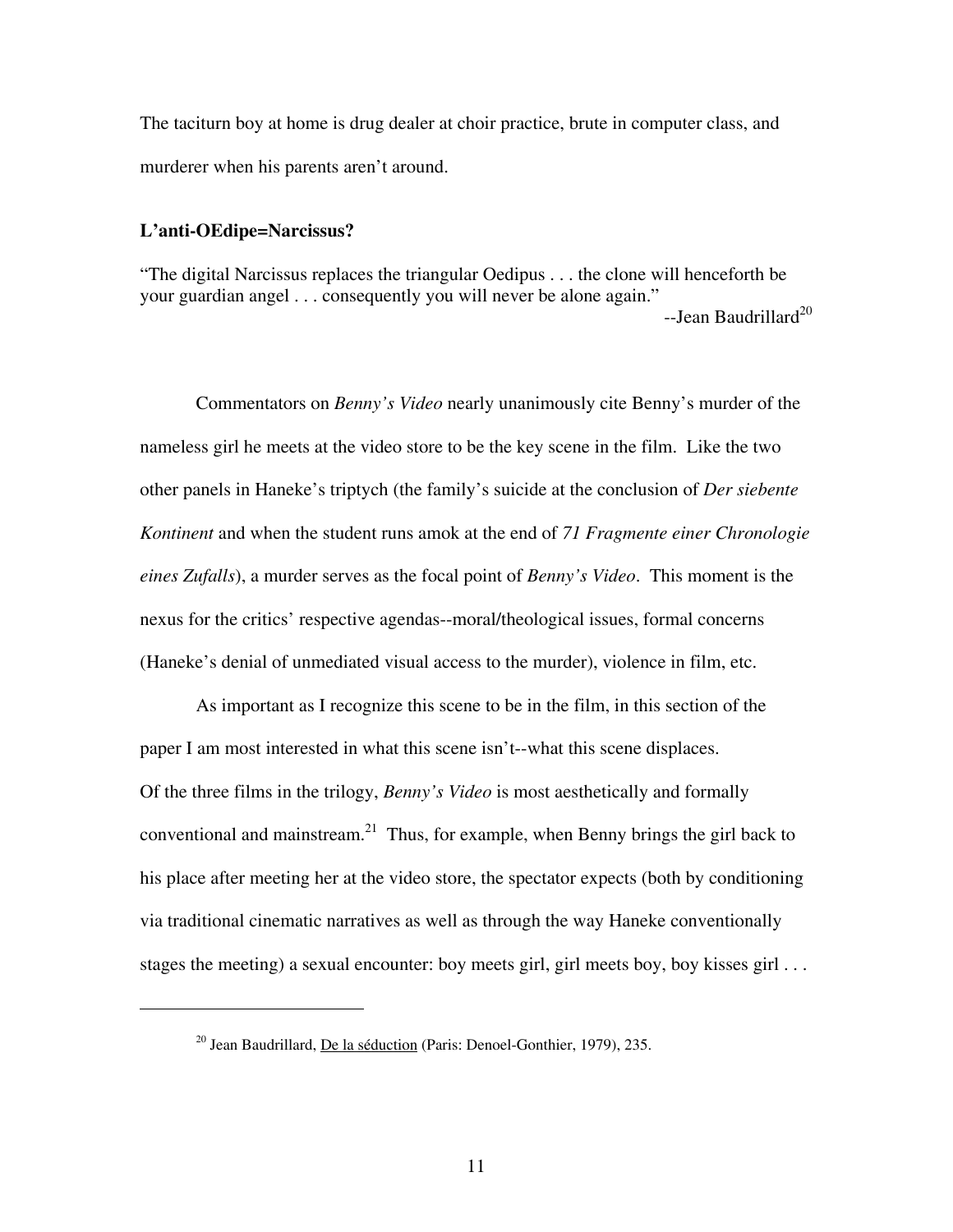. Instead, in this film, boy meets girl, boy kills girl. What should be Benny's first sexual experience becomes a violent act that he records and ritually rehashes. The sexual act comes after the violent one--in an auto-erotic spectacle, Benny strips naked and observes himself in the mirror, smearing himself with the girl's blood.<sup>[22](#page-11-0)</sup>

I posit that this scene is the cinematic confirmation of the Baudrillard quotation above: in the postmodern moment the myth of Narcissus is now the guiding myth/trajectory/paradigm that structures experience and narrative, rather than the Oedipus initiation story. This is sealed when he rearranges the girl's shirt so that she is "properly" covered, a lack of curiosity that further distances him from normative heterosexuality. If the Oedipal myth in its various hetero- and homoerotic forms functions to reproduce the idea that human subjectivity is sexually realized in the bonded, love relationship, then the Baudrillardian Narcissus myth as found in *Benny's Video* instructs Benny that mediated, digitally manipulable violence is the "authentic" experience in a "me" world without connections, so why not "see how it is"? Benny comes of age not through sexual conquest and replacing a mother figure<sup>23</sup> but rather by

<sup>&</sup>lt;sup>21</sup> Amos Vogel, "Of Nonexisting Continents: The Cinema of Michael Haneke," Film Comment 32.4 (July-August 1996): 74: "The second film in the trilogy, Benny's Video, is perhaps the most accessible, ultimately most horrific film of the three."

<span id="page-11-0"></span> $2<sup>22</sup>$  There is a real temptation to read this scene as a very Lacanian moment. I would be quick to interject, however, that there is not even a misrecognition in Benny's gaze, nor any sort of recognition: Benny is so semiotically impotent/incapacitated, he lacks even the potential of subjectivity. I see his bodily inscriptions as another futile attempt at communication.

<span id="page-11-1"></span> $^{23}$  Those looking for an Oedipal trajectory here can find one: only in reverse. After the murder, Benny and his mother are the couple in the film, (especially in Egypt and especially as Benny videotapes his mother urinating)--i.e. the girl is eliminated so that Benny's desire can be displaced to the mother who he previously showed little care for. Or maybe the couple in the film is announced in the title: Benny and his video (videos, video equipment, etc.....)?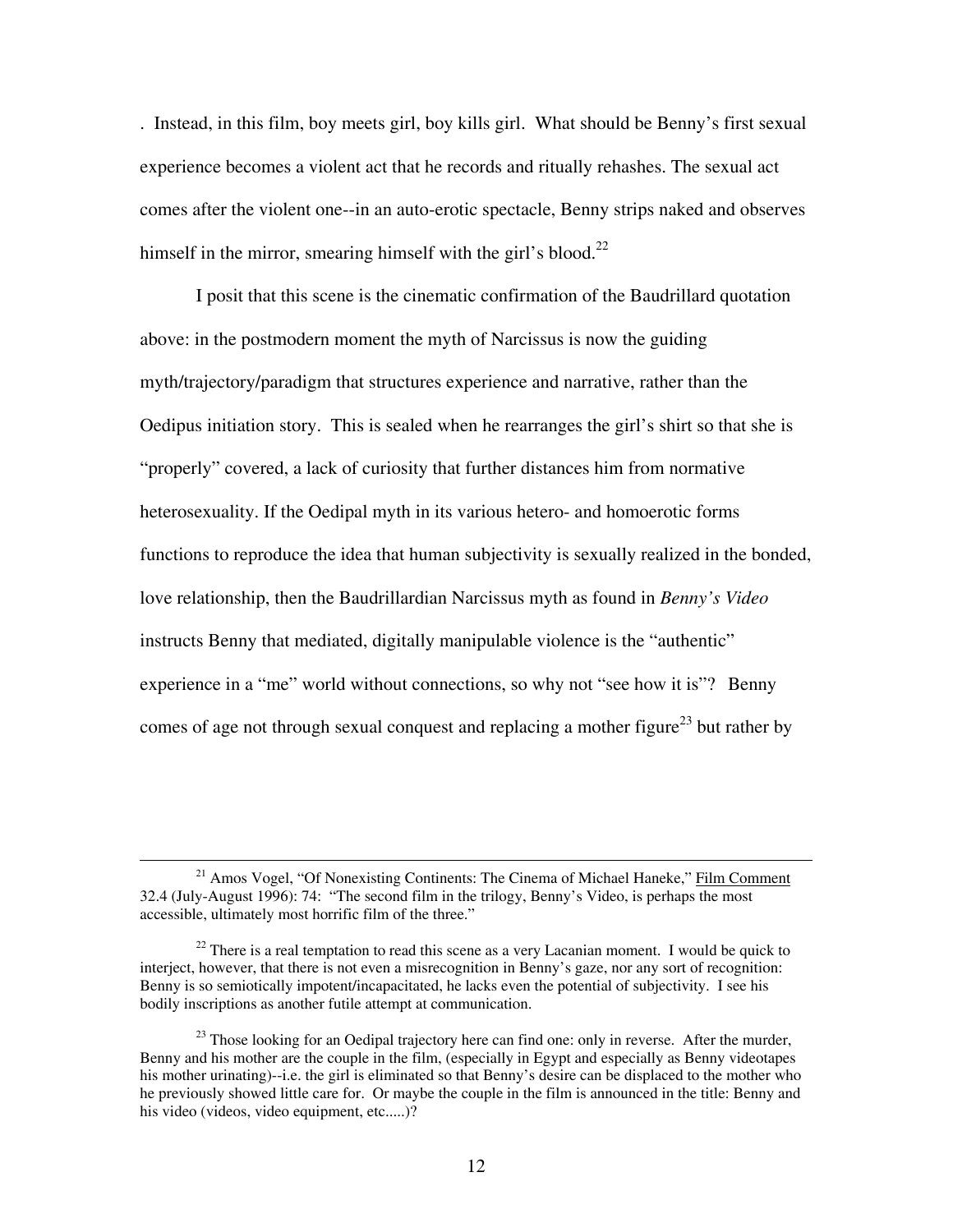eliminating/killing the potential object of desire and distancing himself into the cave/care of video equipment, over which he commands absolute control.<sup>[24](#page-12-0)</sup>

## **Credits**

 $\overline{a}$ 

What is control for Benny? The answer is simple and clearly displayed on all of his video devices: REWIND--pig is dead, rewind, pig is alive. Rewind means the ability to control "reality", to create it, and then re-create it as memory. As Herbert Hrachovec observes: "Videorecorder sind symptomatisch für ein System, in dem der Bildinput belanglos wird. Interessanter erscheinen die Möglichkeiten, die Eingabe zu manipulieren."<sup>25</sup> But, in the world of *Benny's Video* who is really doing the manipulation, who controls what is "real" and who creates memories? The title of Michael Haneke's feature names the two "main characters" in the film: Benny, the pubescent Viennese video freak, and video, in its manifold meanings and implications. Was the genitive correctly applied to the signifier "Benny" as the possessor rather than the possessed in this formulation? In the midst of Augé's supermodernity with Deleuze's sick Eros and Baudrillard's digitalized Narcissus rearing its ugly head, the question has ceased to be "what's on?", but rather "who's got the remote?"

<span id="page-12-0"></span><sup>24</sup> A useful exercise might be to compare Benny to the teenager in *American Beauty*, a character whose verisimilitude vis-à-vis Benny suggests either a rather generous case of borrowing by Sam Mendes or proves Baudrillard true in his thoughts on the ubiquity of this situation, etc. In that film, the teenager is a drug dealer, an obsessive voyeur who records everything on video, and lives in an oppressive/dysfunctional family situation. The crucial difference is that he strives for the heterosexual coupling he finds with the neighbor's daughter. Benny, in contrast, kills the analogous character.

<span id="page-12-1"></span><sup>&</sup>lt;sup>25</sup> Herbert Hrachovec, "Heimelektronik und Heimnachteil: Michael Hanekes Benny's Video," Der neue österreichische Film ed. Gottfried Schlemmer (Vienna: Wespennest, 1996): 287.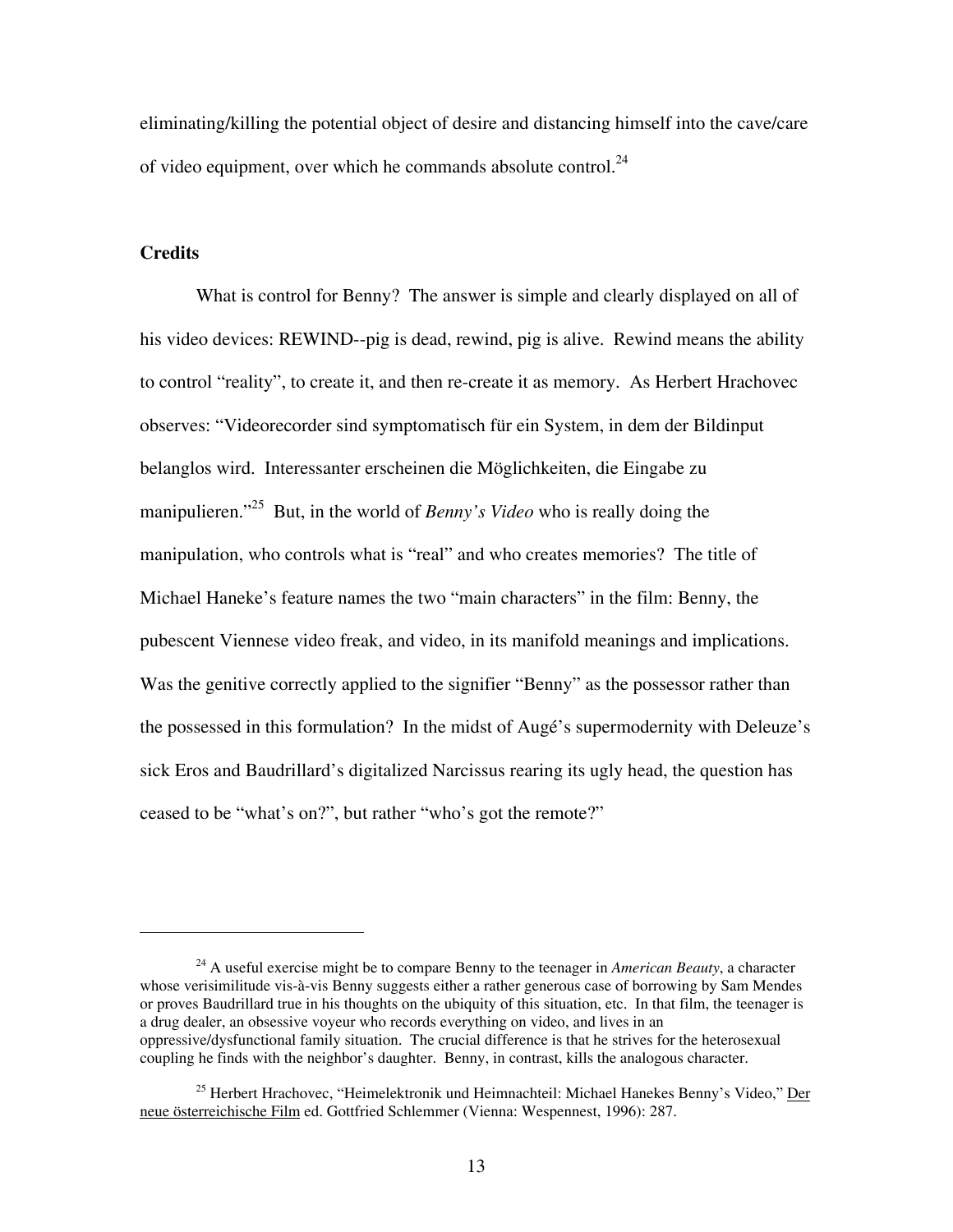## **Bibliography**

Augé, Marc. Non-places. Introduction to an Anthropology of Supermodernity. Trans. John Howe. London: Verso, 1995.

Baudrillard, Jean. De la séduction Paris: Denoel-Gonthier, 1979.

- - - . For a Critique of the Political Economy of the Sign. St. Louis: Telos, 1981.

Buchanan, Ian, ed. A Deleuzian Century? Durham and London: Duke UP, 1999.

- Canning, Peter. "The Imagination of Immanence: An Ethics of Cinema." The Brain Is the Screen. Deleuze and the Philosophy of Cinema. Ed. Gregory Flaxman. Minneapolis: U of Minneapolis P, 2000. 327-362.
- Deleuze, Gilles. The Time-Image. Trans. Hugh Tomlinson and Barbara Hebberjam. Minneapolis: U of Minnesota P, 1989.

Denzin, Norman K. The Cinematic Society: The Voyeur's Gaze. London: Sage, 1995.

- - -. Images of postmodern society: Social theory and contemporary cinema. London: Sage, 1991.

Donner, Wolf. "Das Gegenteil von Hollywood." Tip 12.1993: 35-39.

- Elsaesser, Thomas, and Warren Buckland. Studying Contemporary American Film: A Guide to Movie Analysis. London: Arnold, 2002.
- Falcon, Richard. "The Discreet Charm of the Bourgeoisie." Sight and Sound (May 1998). 10-12.
- Haneke, Michael. "Film als Katharsis." Austria (in)felix: zum österreichischem Film der 80er Jahre. Ed. Francesco Bono. Graz: Blimp, 1992. 89.
- - -. "Violence and Media." Visible Violence: sichtbare und verschleierte Gewalt im Film. Eds. Gerhard Larchner, Franz Grabner, and Christian Wessely. Münster: Lit, 1998. 93-98.

Horwath, Alexander, ed. Michael Haneke und seine Filme. Vienna: Europaverlag, 1991.

Horwath, Alexander and Giovanni Spagnoletti, eds. Michael Haneke. Turin: Lindau, 1998.